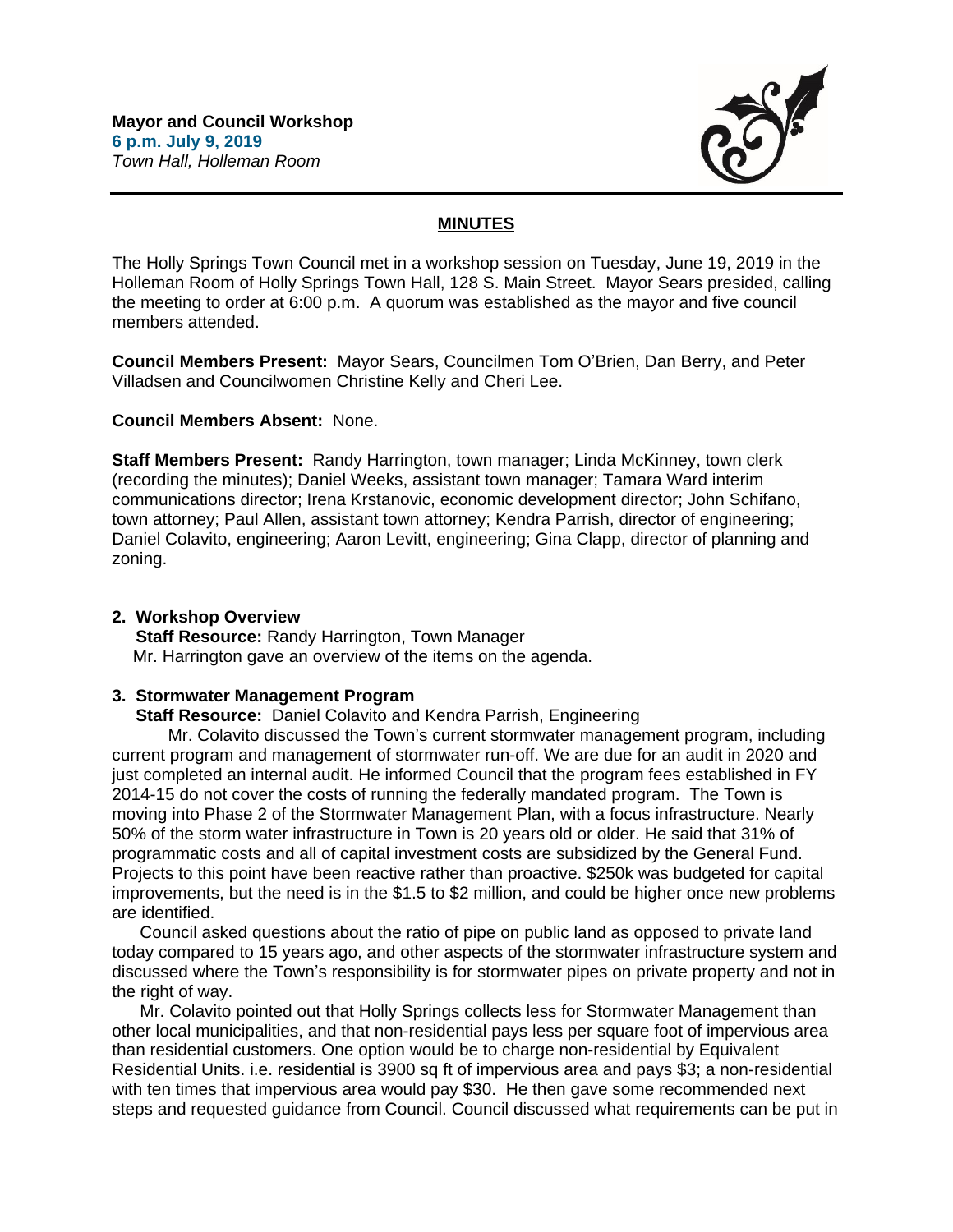place in order to reduce the financial impact on the town relative to stormwater management of future developments.

There was discussion of the timeline for drafting a policy and making changes.

## **4. Holly Springs Development Corporation**

 **Staff Resource:** Daniel Weeks, Administration; Paul Allen, Legal; Irena Krstanovic, Economic Development

Daniel Weeks shared information about the Holly Springs Development Corporation (HSDC), including a brief history, the current status, and remaining funds. HSDC is a 501(c)(3) that was created in the late 1990's to promote economic growth in Holly Springs. The organization has not been active in recent years. He outlined the areas that HSDC focused on – economic development and community development – and the funds that HSDC received from the town over the years.

Mr. Allen said that to the best of our knowledge Alex Guess, Vice President, is the ranking member of the 9 member group because Ham Womble, who was President, is deceased. They have not met since 2006. Council asked which members of the group were still alive, and still lived in Holly Springs.

Mr. Allen outlined two options that the Council could pursue as to the future of HSDC. Option 1 would be the status quo. Option 2, would be to request that they disperse any remaining funds and initiate dissolution.

Council discussed having a meeting with the HSDC board to discuss moving forward, or reaching out to the HSDC board to decide what to do with the remaining funds. They requested that staff reach out to HSDC to explore how HSDC wants to move forward and what guidance they want from the Council.

## **5. Proposed Land Dedication**

 **Staff Resource:** Daniel Weeks, Administration; John Schifano, Town Attorney

 Mr. Weeks shared that they met with local real estate broker, Braxton Jones, who represents Ms. LaRue M. Powell. Ms. Powell owns land along Rex Road near the intersection with Cass Holt Road. She would like to dedicate 7.49 acres, currently in the ETJ, to the Town. Mr. Jones mentioned that Ms. Powell might be seeking rezoning of a different piece of property in order to develop it. Mr. Weeks made it clear to Mr. Jones and Council that these two actions needed to be kept completely separate and that the land dedication must be completely without strings.

Council requested information on Town responsibility if they accepted the land and any downsides to accepting it. Randy explained that the Town would be responsible for an environmental study and the landowner would be responsible for the appraisal. There is no immediate plan for the land, but land is becoming more scarce and expensive and staff recommends that Council accept the offer.

## **6. Confirm Date for Joint Town Council/Planning Board/Citizen Advisory Committee Meeting on August 27th to Review Draft Land Use & Character Plan**

 **Staff Resource:** Gina Clapp, Director Planning and Zoning; Randy Harrington, Town Manager

Ms. Clapp said that there is no other agenda for the August Planning Board meeting so she suggested that this would be a good month to have a joint meeting with the Planning Board, Council, and the Land Use Consultant. There is no location solidified yet, but it will be a 5:30 dinner with 6:00 meeting. Once the location is solidified the meeting will be advertised as a special meeting.

She also reminded the Council of the re:Vision Holly Springs meeting on Thursday at the Cultural Center, and that it will be online for remote participation next week for those who are unable to attend in person.